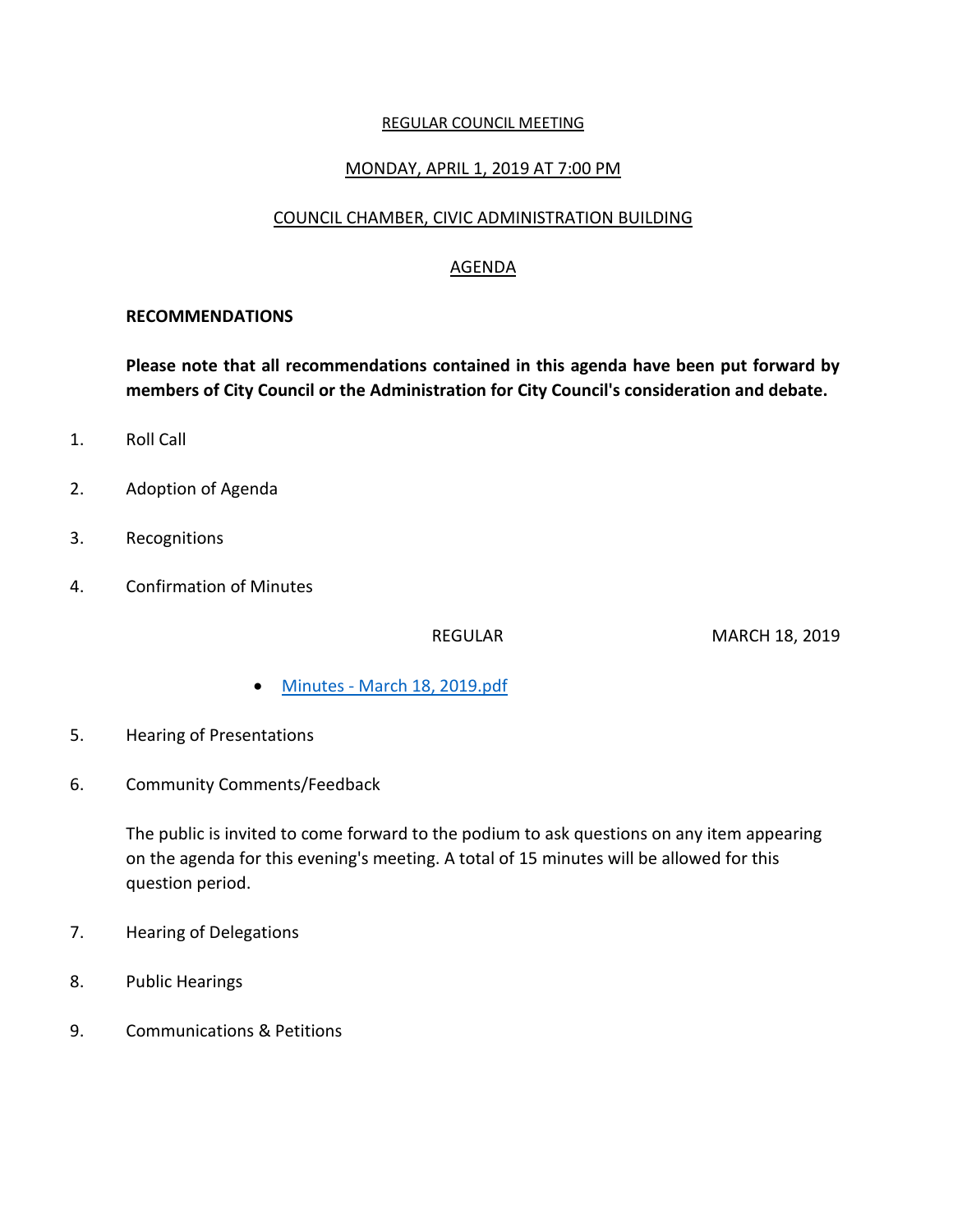- 10. Committee Reports
	- (A) KEYSTONE CENTRE VERBAL APRIL 1, 2019
- 11. Enquiries
- 12. Announcements
- 13. General Business
	- (A) 2019 BRANDON EMERGENCY PLAN

That the Brandon Emergency Plan dated March 2019 attached to the report of the Emergency Coordinator dated March 20, 2019 be adopted.

[2019 Brandon Emergency Plan.pdf](https://paperlesscouncil.brandon.ca/attachments/A_2019/GEN_QQCTIPVAKHLZKTTKCPCIWYVGGPWYDXBRVNHYZKKCVSCWTNTLPUC_2019%20Brandon%20Emergency%20Plan.pdf)

### (B) APPLICATION TO SUBDIVIDE - 21 WILLOWCREST AVENUE

That the application to subdivide 21 Willowcrest Avenue (Parcels A/B, Plan 1269 BLTO, Parcels 1/2, Plan 1287 BLTO, Parcel B, Plan 1547 BLTO, and Parcel 1, Plan 1592 BLTO) to create 22 bare land condominium units and common elements in a mixed condominium, and a public reserve, in the RHD Residential High Density Zone be approved subject to the owner or successor providing written confirmation to the City of Brandon Planning & Buildings Department that:

- 1. Taxes for the property to be subdivided, for the current year plus any penalty, interest and arrears, have been paid in full, or arrangements must be made satisfactory to Brandon City Council;
- 2. Manitoba Infrastructure approves a traffic impact study for this development with respect to potential impacts on PTH 10 (18th Street) ;
- 3. Arrangements have been made for a joint use agreement and Plan of Easement to the satisfaction of Manitoba Hydro, BellMTS, and Westman Communications Group, and registering the easement agreement along with the easement plan, if required in series with the plan of subdivision.
	- Application to Subdivide [21 Willowcrest Avenue.pdf](https://paperlesscouncil.brandon.ca/attachments/A_2019/GEN_MSRDLTUODQGEJBCIMEIQYYPLKQPEDYGDGIGWCQDKBJFVJLIQUSO_Application%20to%20Subdivide%20-%2021%20Willowcrest%20Avenue.pdf)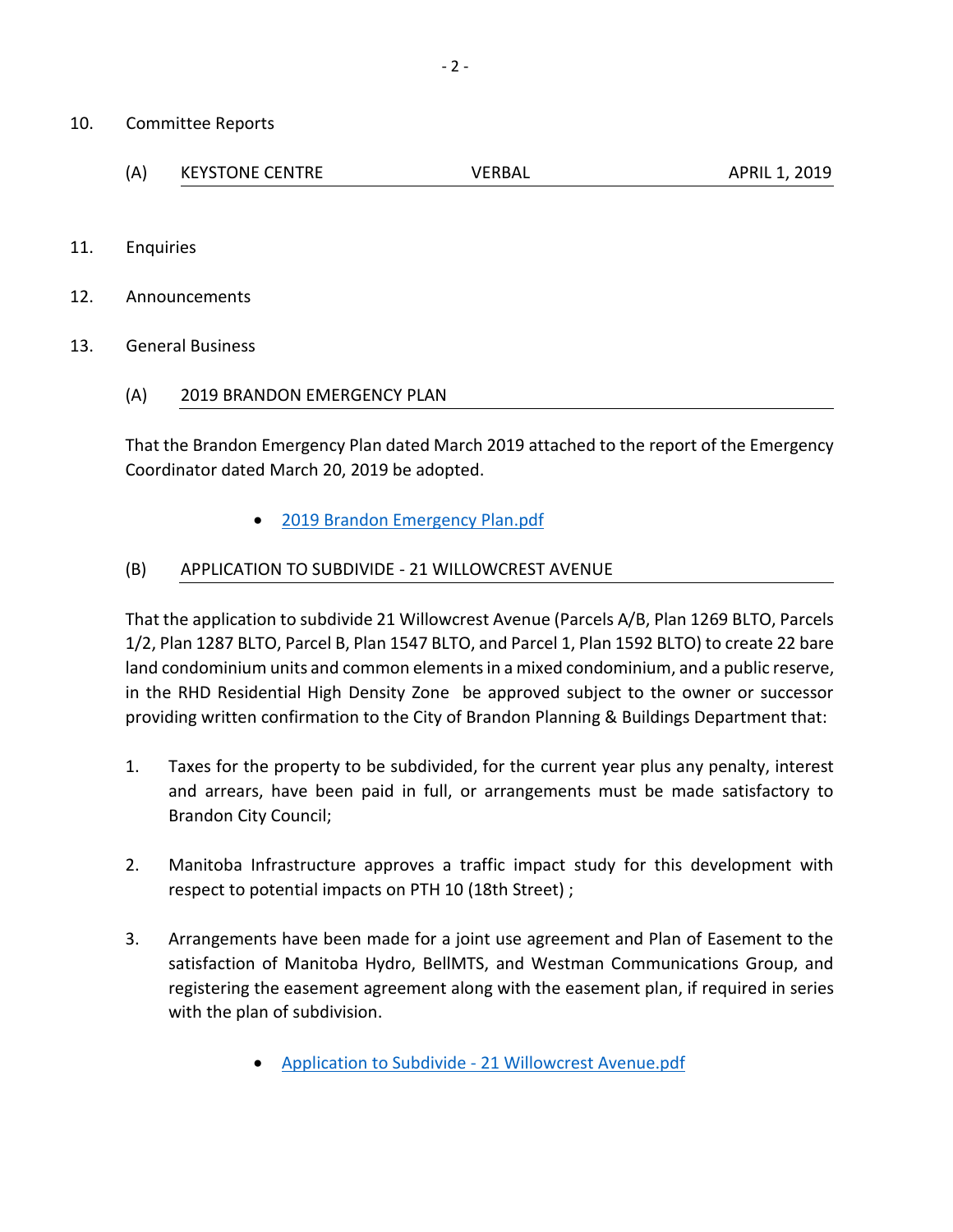### (C) 2019 FINANCIAL PLAN

That the 2019 Financial Plan of The City of Brandon dated March 4, 2019, as set out in the form approved by the Minister of Municipal Relations be amended by replacing pages 1, 8 and 9 contained in the copy of said plan attached to the report of the Director of Finance dated March 18, 2019 and said plan be so adopted;

and further, that the operating and capital estimates outlined in said plan be incorporated in and form part of the 2019 Tax Levy By-law.

# [2019 Financial Plan.pdf](https://paperlesscouncil.brandon.ca/attachments/A_2019/GEN_ZQVXAZKMBUPXDCEKQZHZNQWSANEDDCHPQNZDVRNTEECITMIAFLB_2019%20Financial%20Plan.pdf)

# (D) APPOINTMENTS TO THE BRANDON DOWNTOWN DEVELOPMENT CORPORATION

That the following citizens be appointed to the Brandon Downtown Development Corporation for terms of office to begin April 1, 2019 and end March 31, 2022:

 Michael Maendel John Zeke

[Citizen Appointments to BDDC.pdf](https://paperlesscouncil.brandon.ca/attachments/A_2019/GEN_KCPCZDUESQDSLCHEEIXIWSVQMKUBPJXXWNMJEJPBQEVZNFZHHIM_Citizen%20Appointments%20to%20BDDC.pdf)

# (E) APPOINTMENTS TO THE PLANNING COMMISSION

That the following citizen appointment be and is hereby made to the Planning Commission, for the interim term of office to commence immediately and expire on March 31, 2020:

Colleen Anderson

That the following citizen appointments be and are hereby made to the Planning Commission with terms of office to commence April 1, 2019 and expire on March 31, 2022:

 Kate Hill John (Jack) Lindsay

[Appointments to Planning Commission.pdf](https://paperlesscouncil.brandon.ca/attachments/A_2019/GEN_SADGDUTEBBYFTJZTAPOQZCLCEGAJVAKRLANWOWVCJPZJRQHZABV_Appointments%20to%20Planning%20Commission.pdf)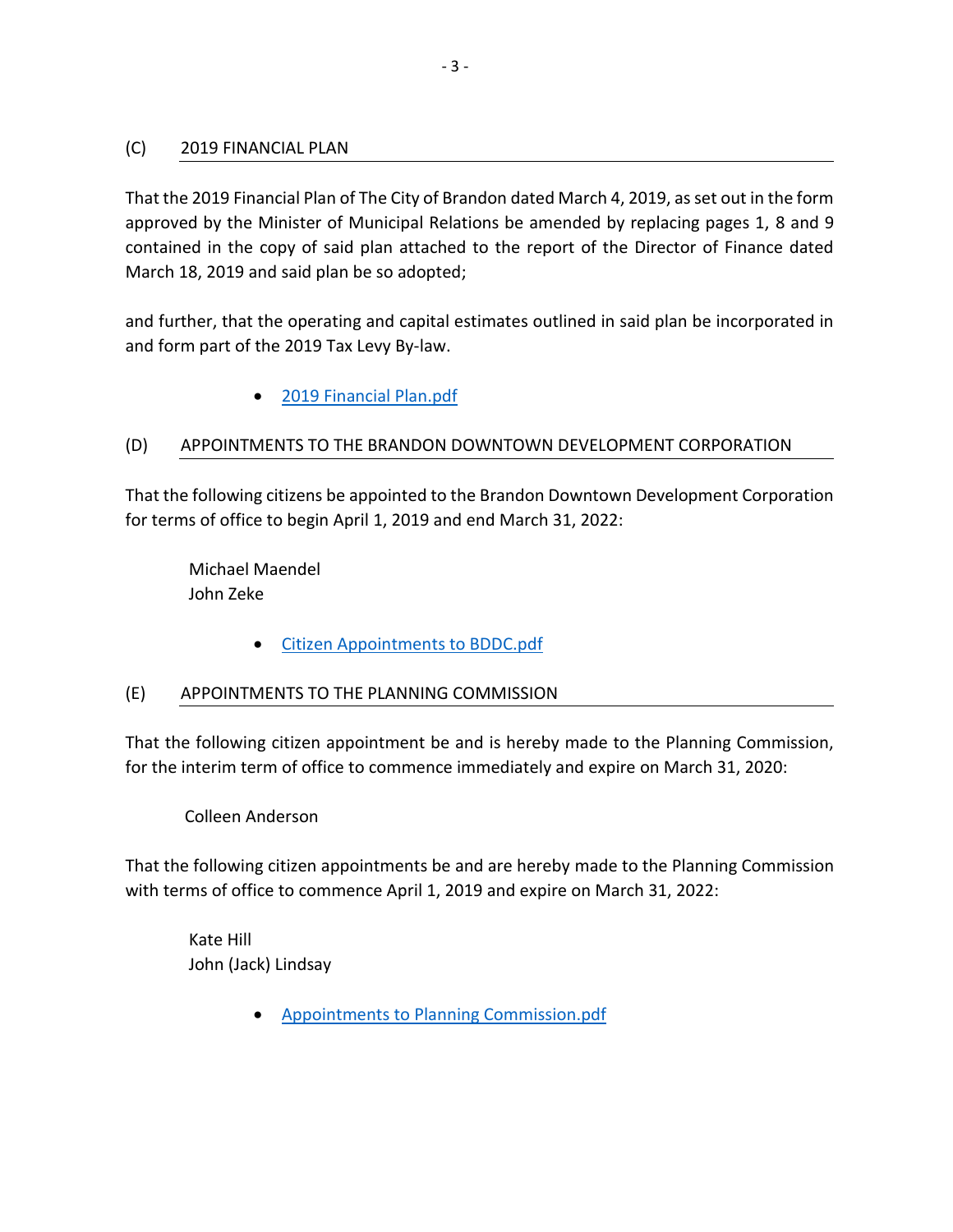#### (F) INTERIM APPOINTMENT TO THE REGIONAL LIBRARY BOARD

That the following citizen appointment be and is hereby made to Western Manitoba Regional Library Board for the remainder of a two-year term of office to begin immediately and expire December 31, 2020:

Stephen Montague

- [Appointment to Regional Library Board.pdf](https://paperlesscouncil.brandon.ca/attachments/A_2019/GEN_VSCNCAYHPYTZOMKPKIXKMZNKAEXJDXFHZATITYPEVPAPDDSMAXZ_Appointment%20to%20Regional%20Library%20Board.pdf)
- 14. By-Laws
- NO. 7226 TO REZONE 700 33RD STREET EAST FROM INDUSTRIAL GENERAL AND DEVELOPMENT RESERVE ZONES TO INDUSTIRAL HEAVY ZONE 2ND READING

That By-law No. 7226 to rezone property at 700 - 33rd Street East (Parcels A & B, Plan 1278 BLTO & Pt. NE ¼ 18-10-18 WPM) from Development Reserve (DR) zone and Industrial General (IG) zone to Industrial Heavy (IH) zone be read a second time.

That third reading of this by-law be held in abeyance pending the owner or successor entering into a development agreement with the City of Brandon subject to the following condition:

- 1. The developer contributes \$18,700.00 towards the future upgrade of the intersection at 33rd Street East and Victoria Avenue East.
	- By-law No. 7226 [rezone 700 33rd Street East.pdf](https://paperlesscouncil.brandon.ca/attachments/A_2019/BYL_TWLRXJCRBARQYVWDMXBRLTYCIXROGFSEPXVIQRSDQANETAUYZLZ_By-law%20No.%207226%20-%20rezone%20700%2033rd%20Street%20East.pdf)
- NO. 7233 2019 TAX LEVY BY-LAW 1ST READING

That By-law No. 7233 to impose and levy property taxes for the fiscal year 2019 be read a first time.

By-law No. 7233 - [2019 Tax Levy By-law.pdf](https://paperlesscouncil.brandon.ca/attachments/A_2019/BYL_ZKGVGBHDXLOPUAZVNWUTTAOABAXHZZRNHCYDKYBYVXLYCNNFYGY_By-law%20No.%207233%20-%202019%20Tax%20Levy%20By-law.pdf)